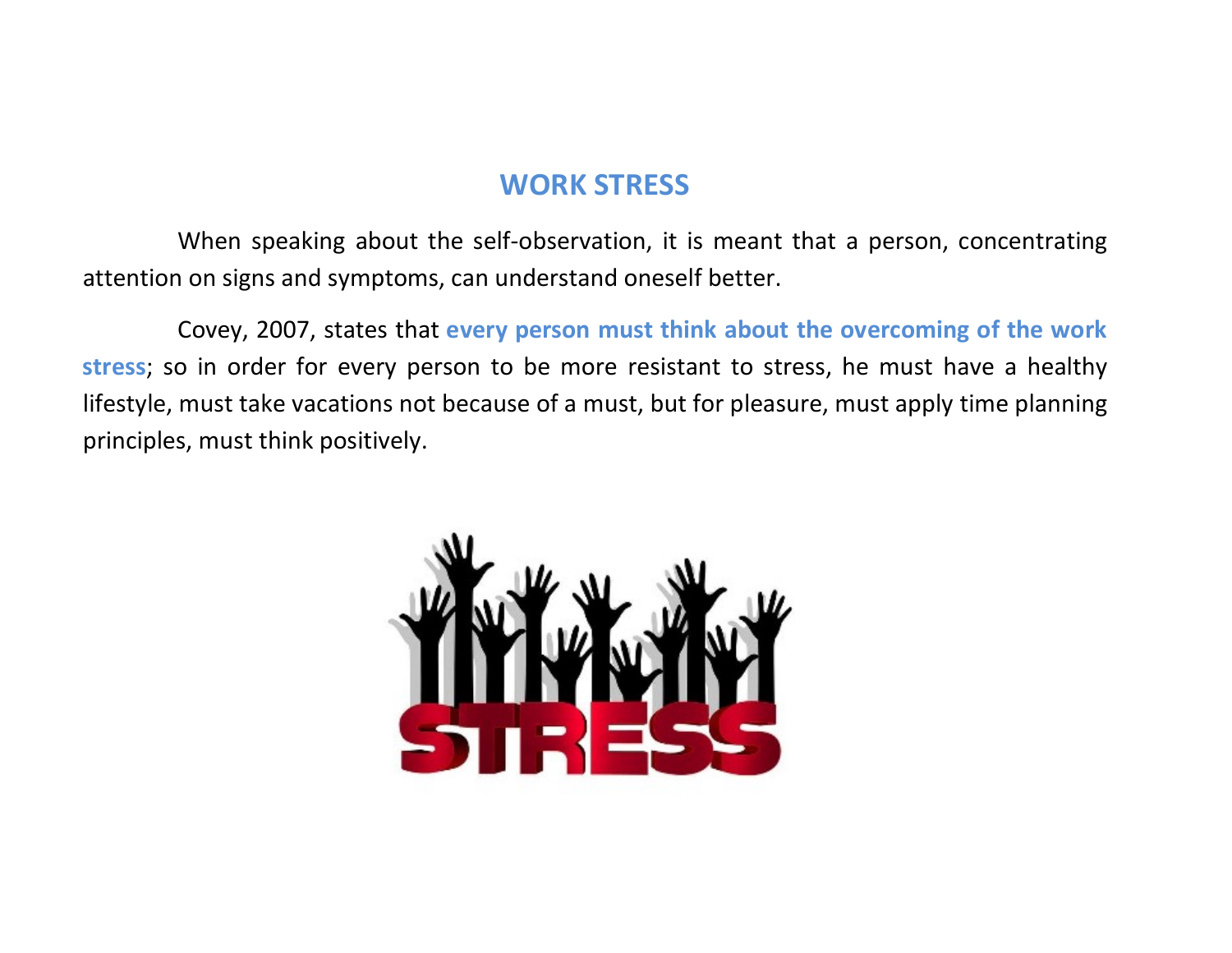Covey, 2007, pays attention to the fact that the stress may be of two types: distress and eustress.

Distress appears when a person hates own work and feels a huge pressure from the life environment and therefore finds himself as a victim.

Eustress is caused by a positive tension, that is provoked by the current status as well as the wish to change it – to seek for meaningful aim.